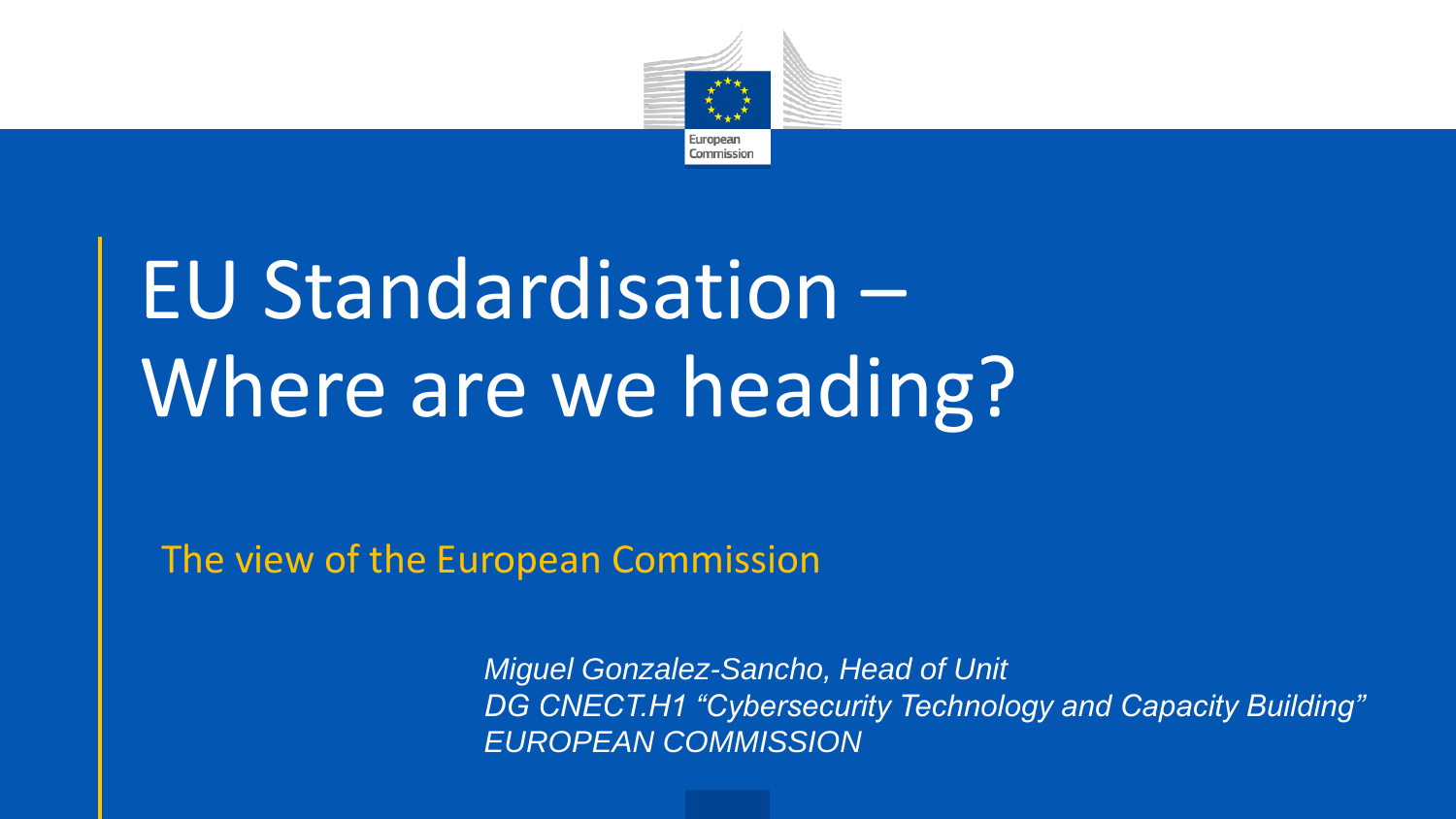## EU Cybersecurity Strategy - Three Pillars

RESILIENCE, TECHNOLOGICAL SOVEREIGNTY AND LEADERSHIP

Revised Directive on Security of Network and Information Systems (NIS 2) Cybersecurity Shield (CSIRT, SOC) **Secure Communication Infrastructure:** Quantum, NG Mobile, IPv6, DNS

**Competence Centre and Network of Coordination Centres (CCCN)**

EU workforce upskilling

BUILDING OPERATIONAL CAPACITY TO PREVENT, DETER AND RESPOND

Cybersecurity crisis management framework Cybercrime agenda Member States' cyber intelligence Cyber Defence Policy Framework

COOPERATION TO ADVANCE A GLOBAL AND OPEN **CYBERSPACE** 

**EU leadership on standards, norms and frameworks in Standardisation bodies Promote Multi-Stakeholder Internet governance model** Cyber Capacity Building Agenda EU Cyber Dialogue and Diplomacy Network



*The EU's Cybersecurity Strategy for the Digital Decade*, 16.12.2020 <sup>2</sup>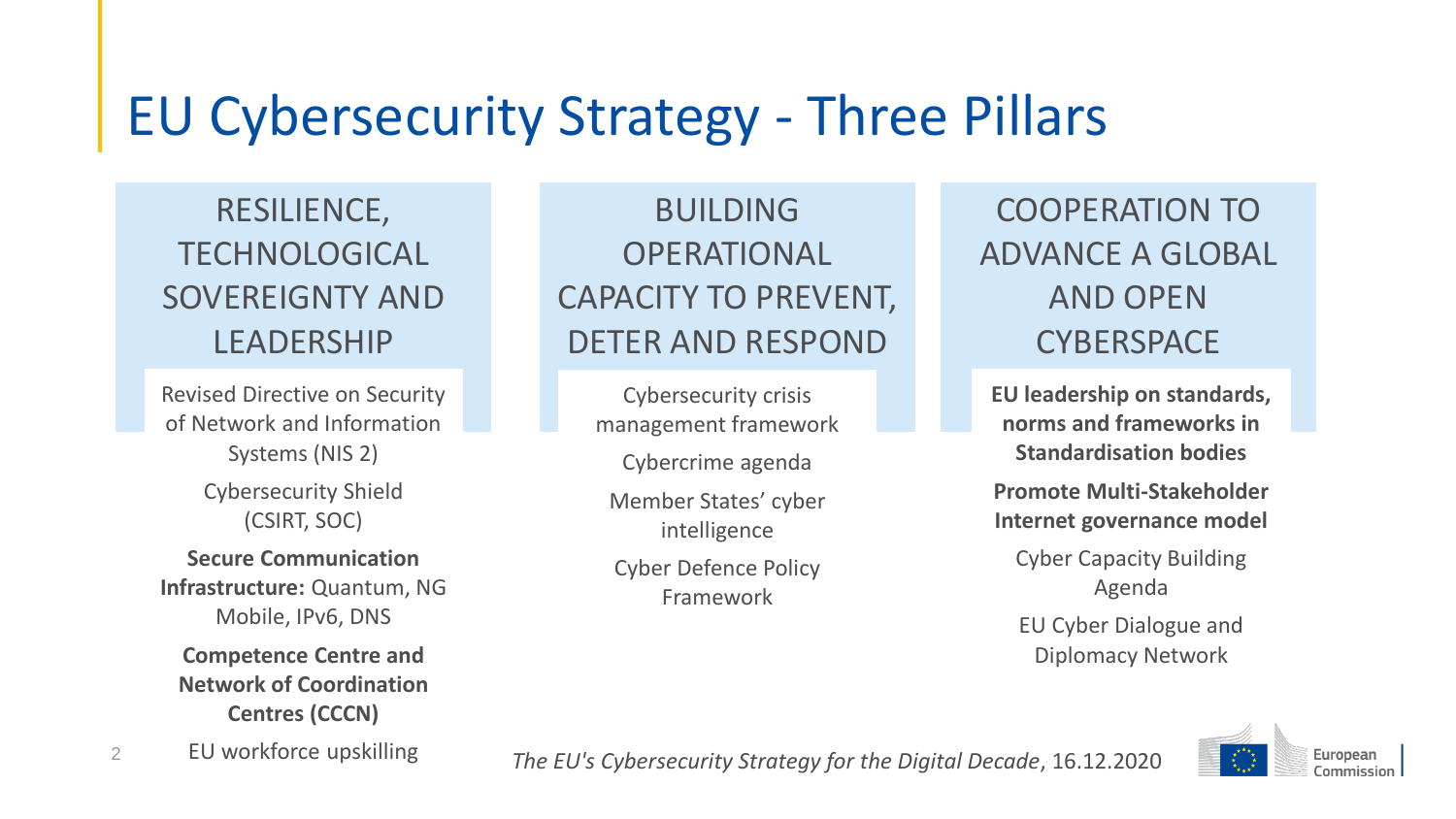## EU Standardisation Strategy



European Commission